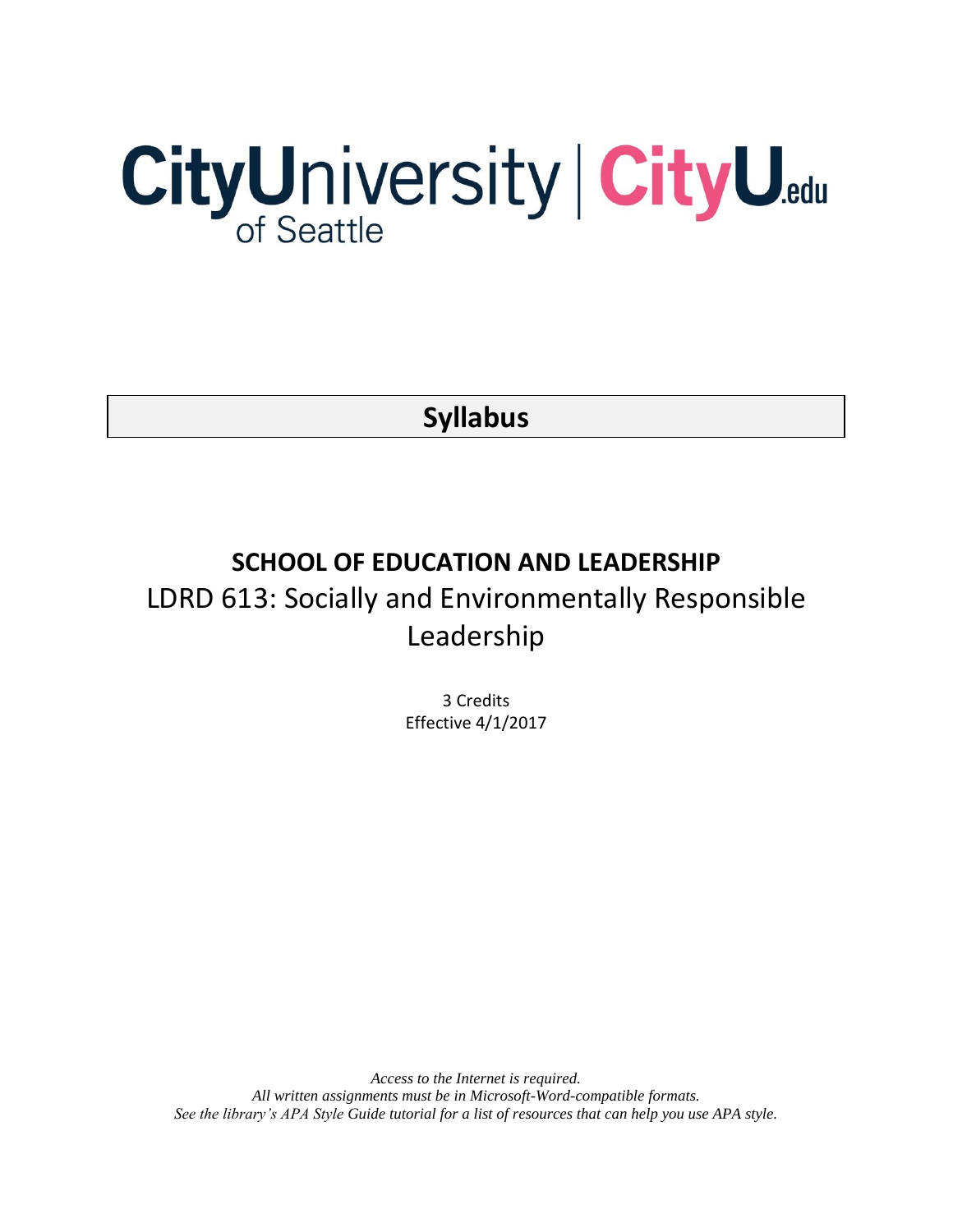# **FACULTY**

Faculty Name:

Contact Information:

# **COURSE DESCRIPTION**

This course explores social and environmental change opportunities for proactive leaders. Emphasis will be placed on the global impact of environmentally and socially responsible leadership. Students will be able to influence operational and financial decisions within an organization.

# **COURSE RESOURCES**

Required and recommended resources to complete coursework and assignments are found on the course **[Reading List](https://nam03.safelinks.protection.outlook.com/?url=https%3A%2F%2Fcityu.alma.exlibrisgroup.com%2Fleganto%2Flogin%3Fauth%3DSAML&data=04%7C01%7CMMara%40cityu.edu%7C70673ce0fe0144040eda08d87472e204%7Cb3fa96d9f5154662add763d854e39e63%7C1%7C0%7C637387384066198115%7CUnknown%7CTWFpbGZsb3d8eyJWIjoiMC4wLjAwMDAiLCJQIjoiV2luMzIiLCJBTiI6Ik1haWwiLCJXVCI6Mn0%3D%7C1000&sdata=JbwP%2Fm5Q%2BMgIUWa%2FXceos%2BoiLv0DX%2B%2FL%2BNGNMbX9P8E%3D&reserved=0)**. The reading list can be found under *Course Information* in Blackboard as well as from the library homepage.

**Note:** Required resources that must be purchased by the student are tagged "Purchase from a vendor of your choosing." Required resources with a direct link, "Available through CityU Library", are available at no cost to students.

Students in Canada will see required resources they need to purchase tagged "Purchase from the Canadian Bookstore." Students outside the U.S. and Canada should contact their advisor or textbook coordinator for additional information.

# **CITYU LEARNING GOALS**

This course supports the following City University learning goals:

• Commitment to ethical practice and service

## **COURSE OUTCOMES**

In this course, learners:

- Evaluate the social and environmental challenges that are currently facing organizations.
- Create an economic case for embracing socially and environmentally responsible business practices.
- Expand the level of social and environmental responsibility that is incorporated into an organization's strategy.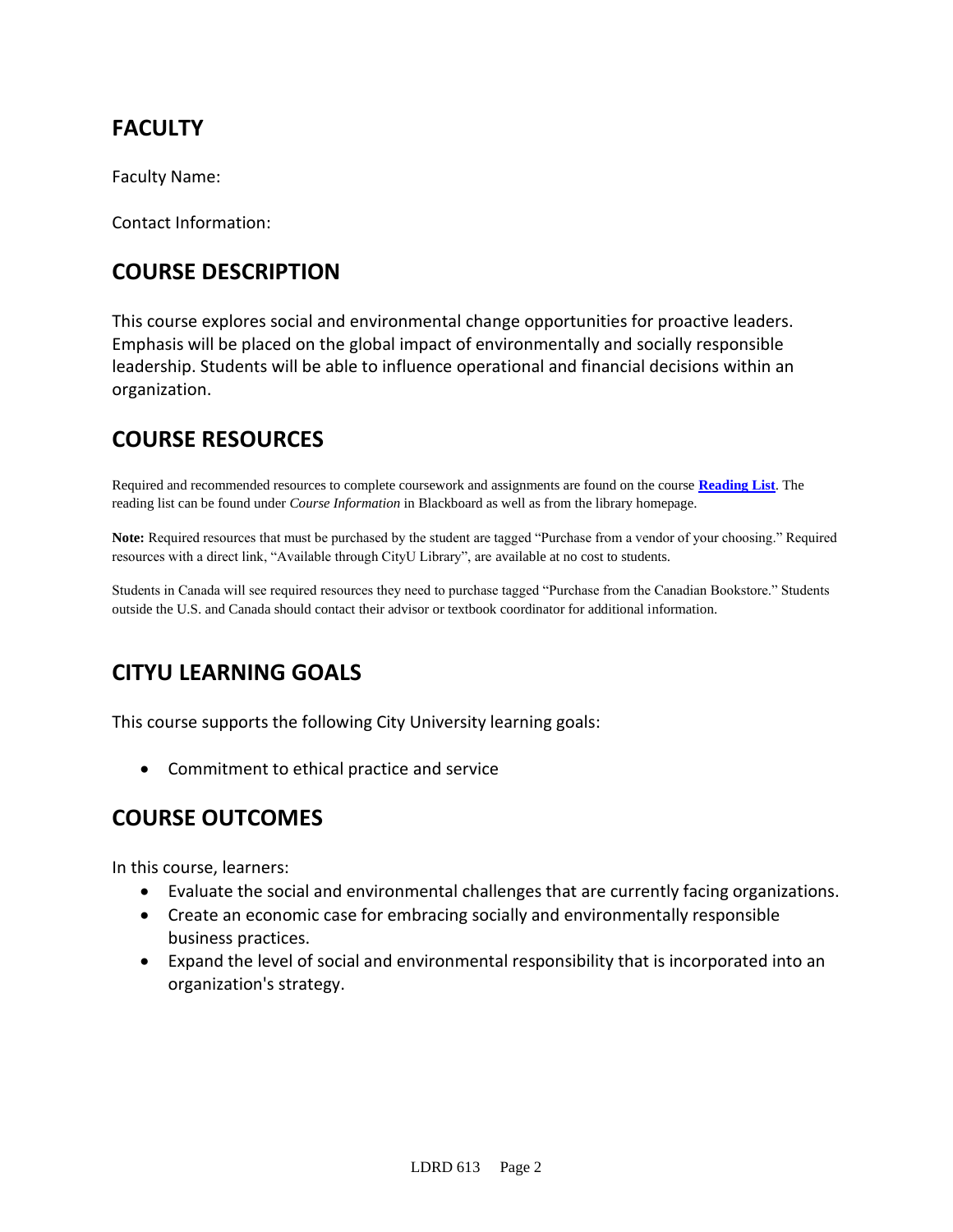# **OVERVIEW OF COURSE GRADING**

The grades earned for the course will be derived using City University of Seattle's decimal grading system, based on the following:

| <b>Overview of Required Assignments</b>                  | % of Final Grade |
|----------------------------------------------------------|------------------|
| <b>Formative Assessments</b>                             | 20%              |
| Social and Environmental Change                          | 20%              |
| Economic Case for Social and<br>Environmental Leadership | 30%              |
| Social and Environmental Reporting                       | 30%              |
| TOTAL                                                    | 100%             |

# **SPECIFICS OF COURSE ASSIGNMENTS**

The instructor will provide grading rubrics that will provide more detail as to how this assignment will be graded.

## Formative Assessments

Class participation through formative assessments is an integral part of this course. Formative assessments can be journals, papers, activities, quizzes, discussions, wikis, or other activities determined by the course manager and instructor.

Each formative assessment includes its own rubric and/or due date as outlined within the activity to balance participation and enhance learning. Whether in class, online, or in a mixed mode setting, students will be graded on their ability to present, explain, or defend alternative viewpoints and the degree to which they have mastered the concepts and principles inherent in the study of leadership. Written work is assessed on relevance to the subject presented, adherence to writing mechanics and organization, and professional presentation.

| <b>Components</b>      | % of Grade |
|------------------------|------------|
| Use of Course Concepts | 100%       |
| <b>TOTAL</b>           | 100%       |

## Social and Environmental Challenges

Students will select a global industry (examples: education, transportation, forestry, farming, etc.). For the industry selected, identify a specific problem/issue within that industry. Discuss the problem/issue in terms of both social and environmental. Analyze the problem/issue through a global ethical perspective that includes the effect on air, water, land, and people.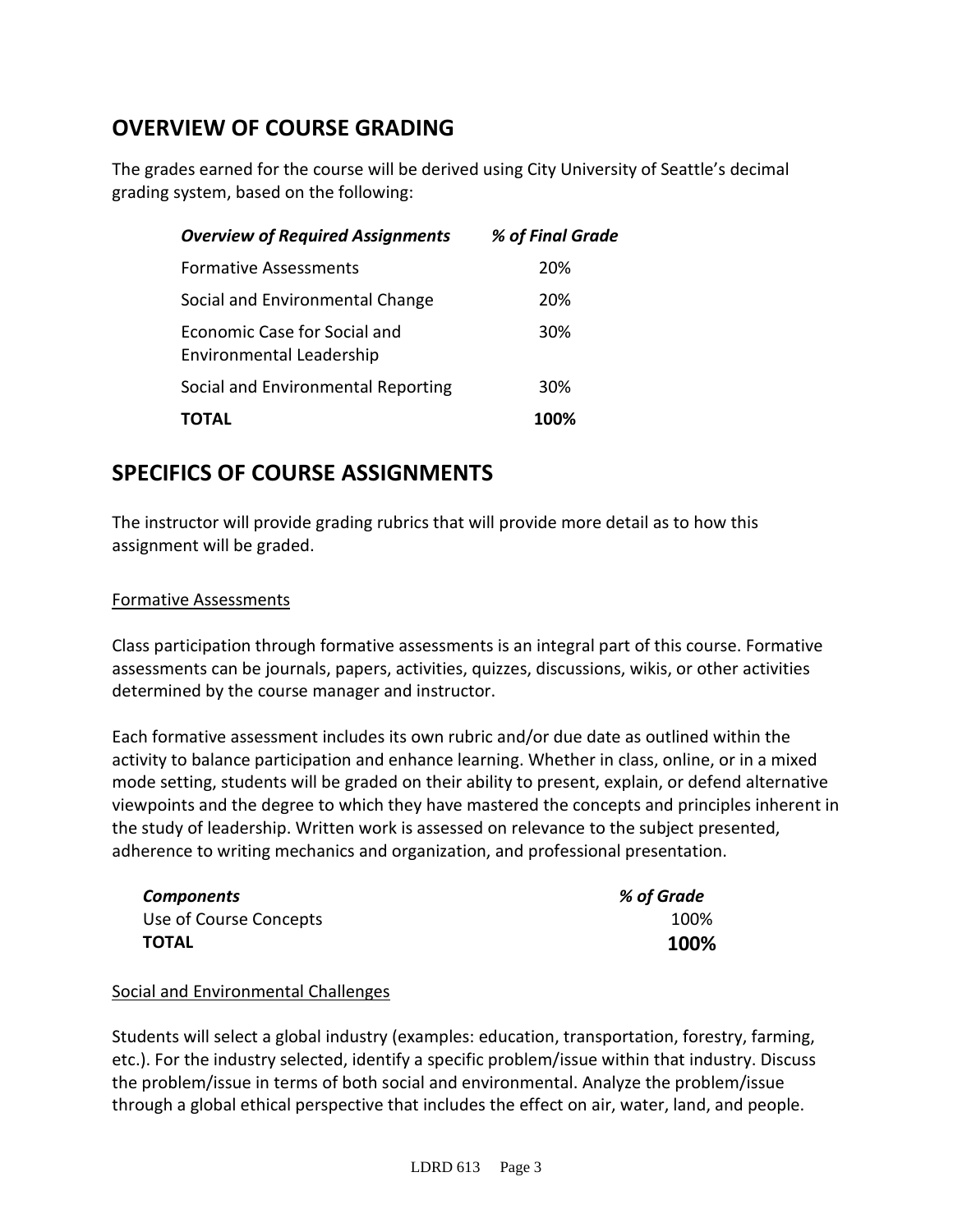Your paper will include:

- (a) introduce a global industry you wish to learn more about and discuss a problem/issue found within that industry in terms of both a social and an environmental problem/issue;
- (b) (b) analyze the problems' impact on the industry. Incorporate course concepts we have learned thus far in the course. Incorporate how does ethics may contribute to the problem, and discuss the problem using at least two of the following: air, water, land, people;
- (c) (c) consider the historical reason, patterns, or practices that have occurred that helped to create the problem;
- (d) (d) conclusion.

The paper should be a 6 - 8-page paper (page count does not include a cover, abstract, and references, but you are to include them). Follow 7th Ed. APA writing conventions. Students are to conduct a review of the literature citing a minimum of eight (8) quality references. The paper you write is to be written in 3rd person.

| <b>Components</b>                                        | % of Grade |
|----------------------------------------------------------|------------|
| Introduce an industry problem/issue in a chosen industry | 20%        |
| Analyze the problem's impact on the industry             | 30%        |
| Consider the historical reason, patterns, or practices   | 20%        |
| Writing and Organization                                 | 20%        |
| References and APA                                       | 10%        |
| <b>TOTAL</b>                                             | 100%       |

## Economic Case for Social and Environmental Leadership

Choose an organization (one familiar to the student or one that can be researched.) Students will make a presentation on an economic case for social and environmental change leadership designed to influence leaders/stakeholders to adopt the ideas into the organization's strategic vision.

The presentation is to make a case for incorporating social and environmental responsibility into the organization's strategic objectives. Understanding and staying true to the organization's vision and mission while also addressing leadership approaches to make the case economically viable while also improving the organization's sustainability position. A convincing case will be one that presents information in a qualitative and quantitative manner.

## The presentation will include:

(a) an introduction of the organization's current social and environmental state; (b) an analysis of the organization's alignment between the current state and its strategic objectives;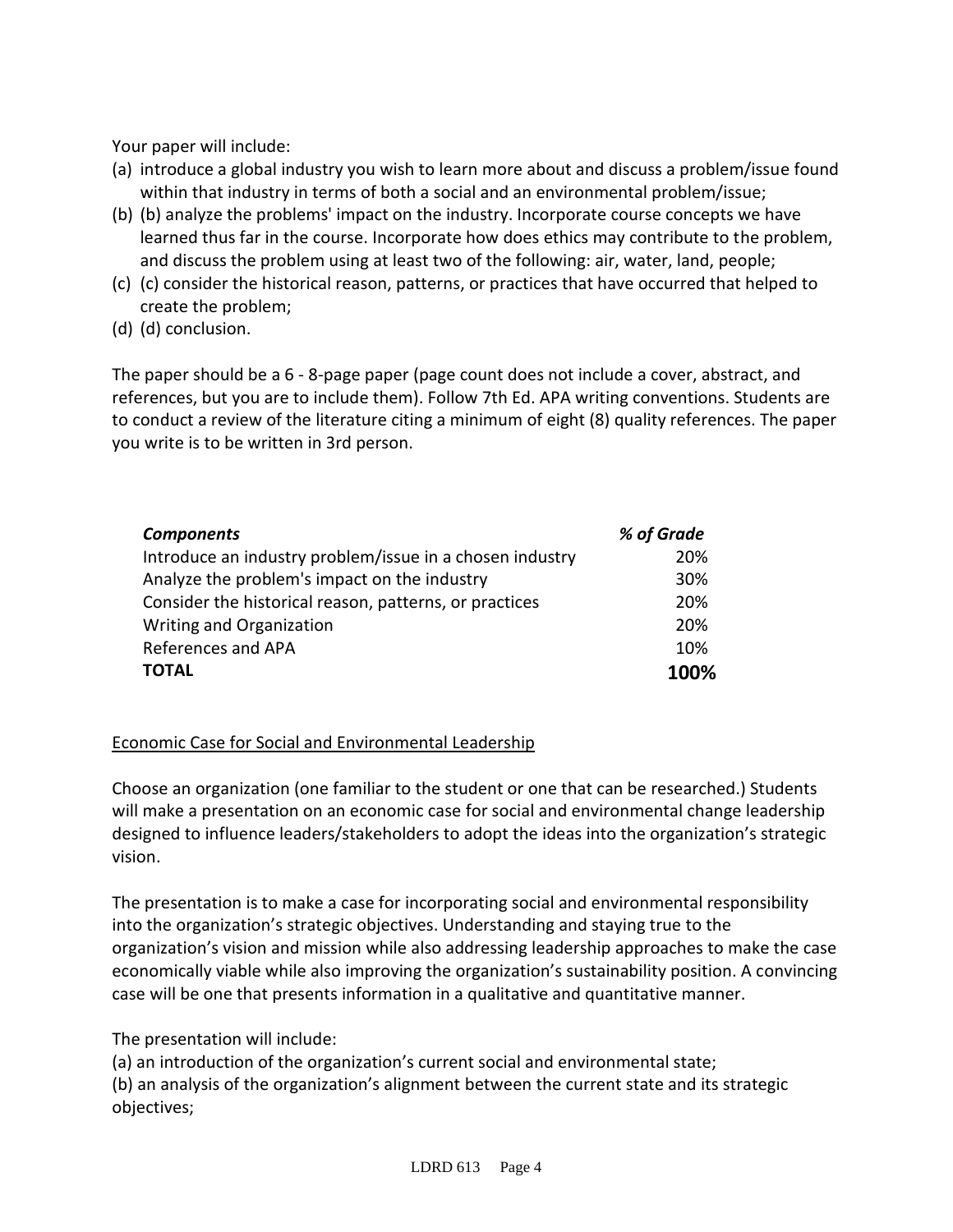(c) a discussion of proposed strategic objectives leaders of the organization can build to create a future state;

(d) a quantitative assessment of the economic impact of the proposed changes;

(e) a conclusion that ends with an ethical, yet influential argument to support the implementation of these proposed strategies.

Students are to prepare a 15 - 20 (Max) slide presentation (to include a minimum of ten (10) quality references; presentation slide count does not include title and reference pages). Each slide should have brief, key points along with images that visually support the content. Student incorporates a visual presentation of the material through a visual environment (if not given through multimedia, include closed-captions; please gain approval from your instructor first if not given through multimedia.)

| <b>Components</b>                            | % of Grade |
|----------------------------------------------|------------|
| References and APA                           | 10%        |
| Presentation                                 | 20%        |
| Quantitative impact and influential argument | 25%        |
| Objectives and Impact                        | 25%        |
| <b>Current Alignment and State</b>           | 20%        |
| ΤΟΤΑL                                        | 100%       |

## Social and Environmental Reporting

Students are to prepare an Annual Sustainability Report for an organization (one familiar to the student or one that can be researched.)

Visit the UN's Global Reporting Initiative (GRI) website (https://www.globalreporting.org) to begin this project.

(Note: As GRI standards are continually updated, the GRI website will always have the most upto-date guidelines to build the report. There is no standardized template to build the report but there are general reporting guidelines.

The assignment calls for the student to write an ethically purposed report on their chosen organization based on at least one (two if the criteria calls for it) criteria from the downloaded PDF options provided by the GRI. From the many different PDFs that come with the download, choose one section that holds interest for you and that aligns with your chosen organization.

The assignment calls for a critical analysis to interpret the current GRI reporting criteria and for the student to write an ethically purposed report on their chosen organization based on the criteria they choose. The goal is to develop a strategy that builds on the organization's current state by proposing a future CSR visionary state with the purpose of expanding its socioeconomic position. The report is to include, but not be limited to: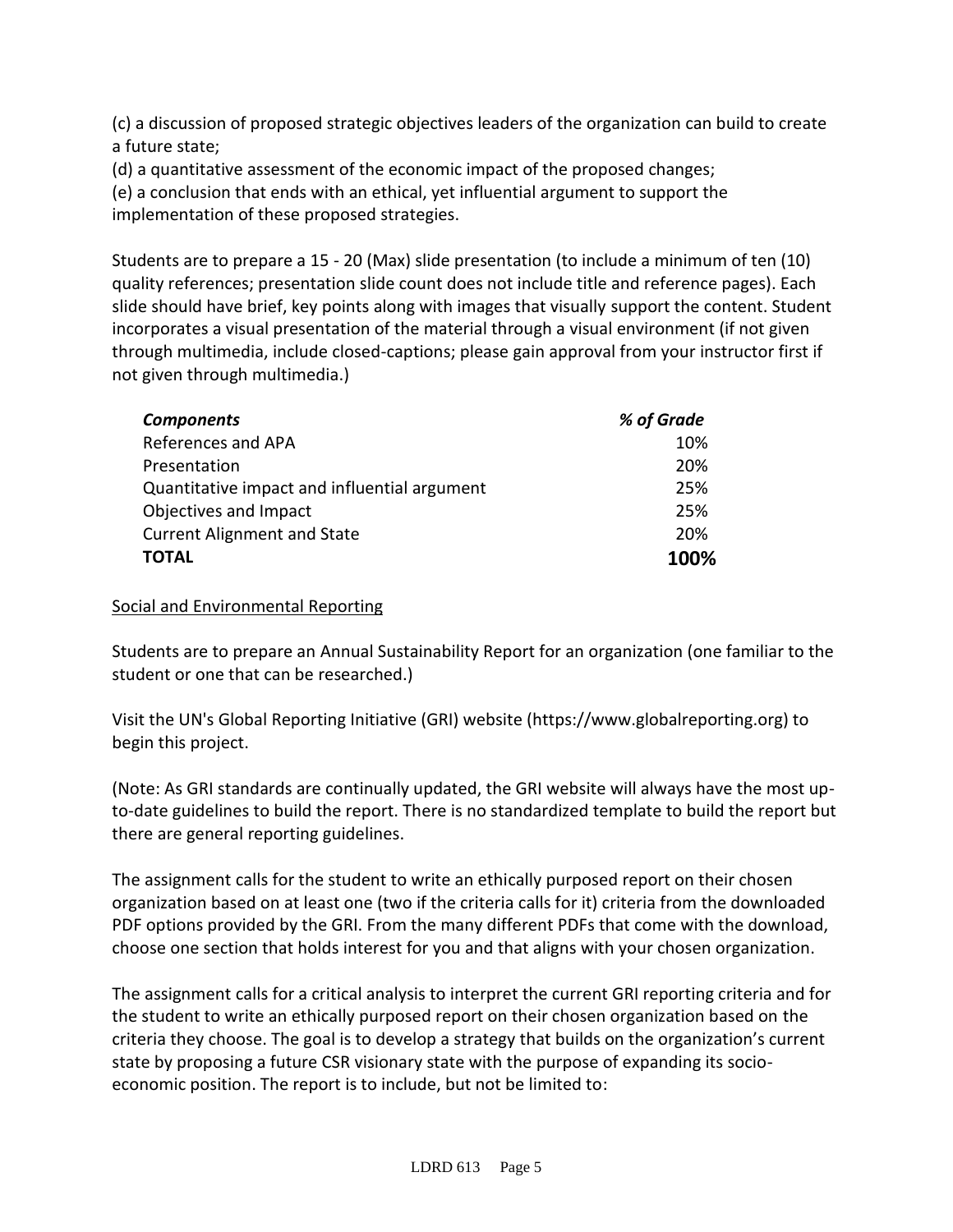This will be a 10 - 12 page paper (3,500-4,200 words; page count does not including cover, abstract, and references) using APA style, 12-point double spaced Times New Roman font, and include a minimum of ten (10) quality references.

This assignment assesses the introductory understanding of a core program outcome and City University learning goal concerning commitment to ethical practice and service.

| <b>Components</b>                                           | % of Grade |
|-------------------------------------------------------------|------------|
| Quality of the Annual Sustainability Report                 | 30%        |
| Incorporates Social and Environmental Responsibility into   | 20%        |
| <b>Organizational Strategies</b>                            |            |
| Application and Evaluation of Ethical Perspectives/Concepts | 20%        |
| Writing and Organization                                    | 20%        |
| References and APA                                          | 10%        |
| <b>TOTAL</b>                                                | 100%       |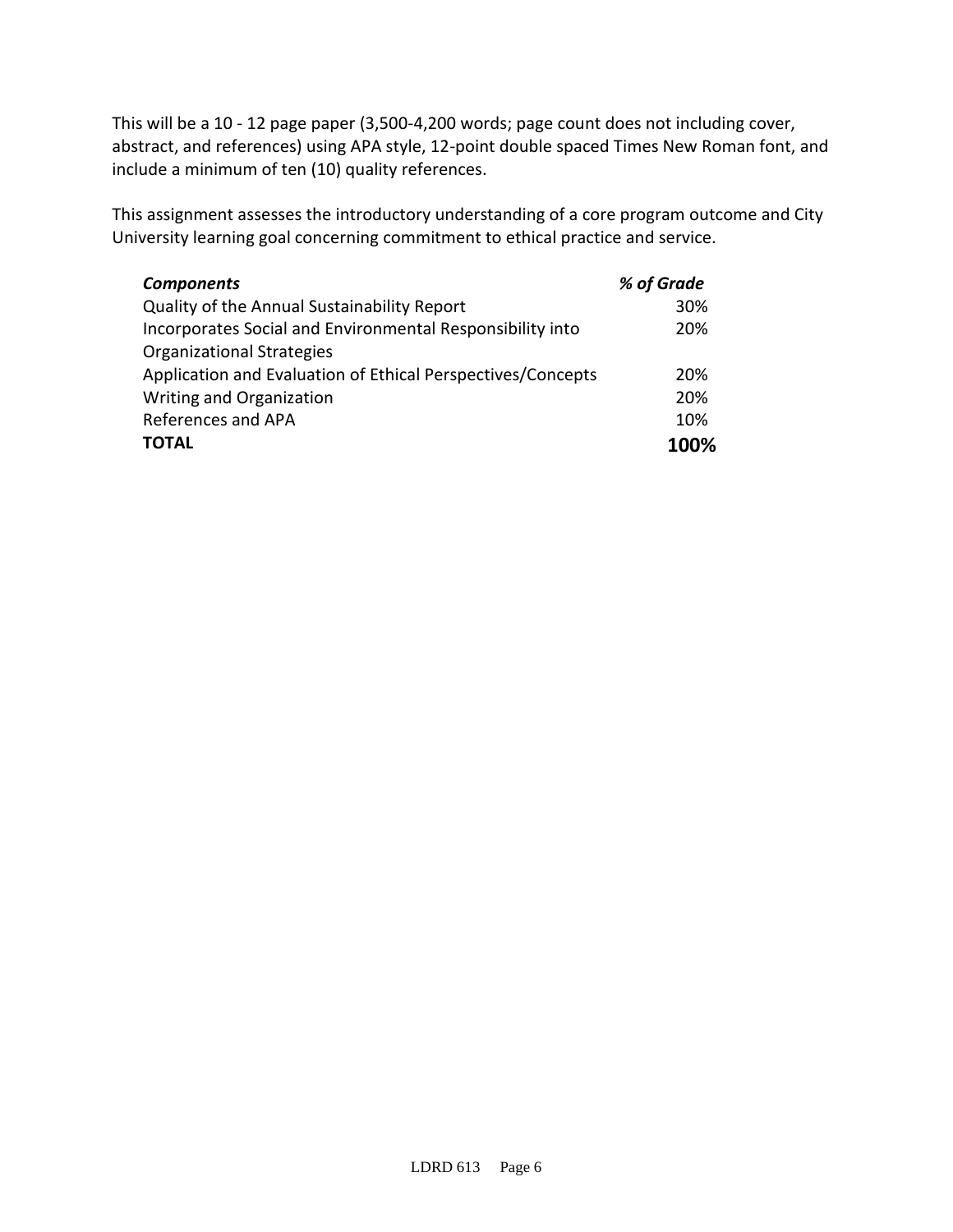# **COURSE POLICIES**

### **Late Assignments**

Students are required to submit all assignments by the due dates stated in the course schedule. A late assignment is one that is submitted after the due date or after any extension has expired.

If circumstances prevent a student from meeting the due date, the student needs to contact the instructor and request an extension at least 48 hours prior to the date the assignment is due. Emergency situations will be considered on a case-by-case basis.

Being busy, pressured with outside work, technical issues, or having competing academic commitments are not valid reasons to grant extensions. A student who receives an extension in advance of the due date and abides by the agreement with the instructor is not subject to late penalties.

Without prior arrangement with the instructor, students who submit assignments late will receive a 5% deduction in grade each day or part of the day that the assignment is late up to a maximum of 25% off. Coursework received after 10 days will not be graded and will receive a zero grade, unless prior arrangements have been made.

### **Professional Writing**

Assignments require error-free writing that uses standard English conventions and logical flow of organization to address topics clearly, completely, and concisely. CityU requires the use of APA style.

## **Participation**

Participation is determined through your active engagement in classroom activities each week. This can be measured through your discussion board posts or by submitting an assignment when due.

## **UNIVERSITY POLICIES**

You are responsible for understanding and adhering to all of City University of Seattle's academic policies. The most current versions of these policies can be found in the University Catalog that is linked from the CityU Web site.

#### **Antidiscrimination**

City University of Seattle and its staff and faculty are committed to supporting our students. We value equity, diversity, and inclusion as a way of life as well as the educational opportunities it provides. City U will not tolerate any form of discrimination based on race, color, ethnicity, sexual orientation, gender identification, socioeconomic status, or religious values. If you have experienced any discrimination based on any of the above, we encourage you to report this to the University. Please report this to your instructor. If you do not feel safe reporting this to your instructor, please report to the Provost or to the Vice President of Student Affairs.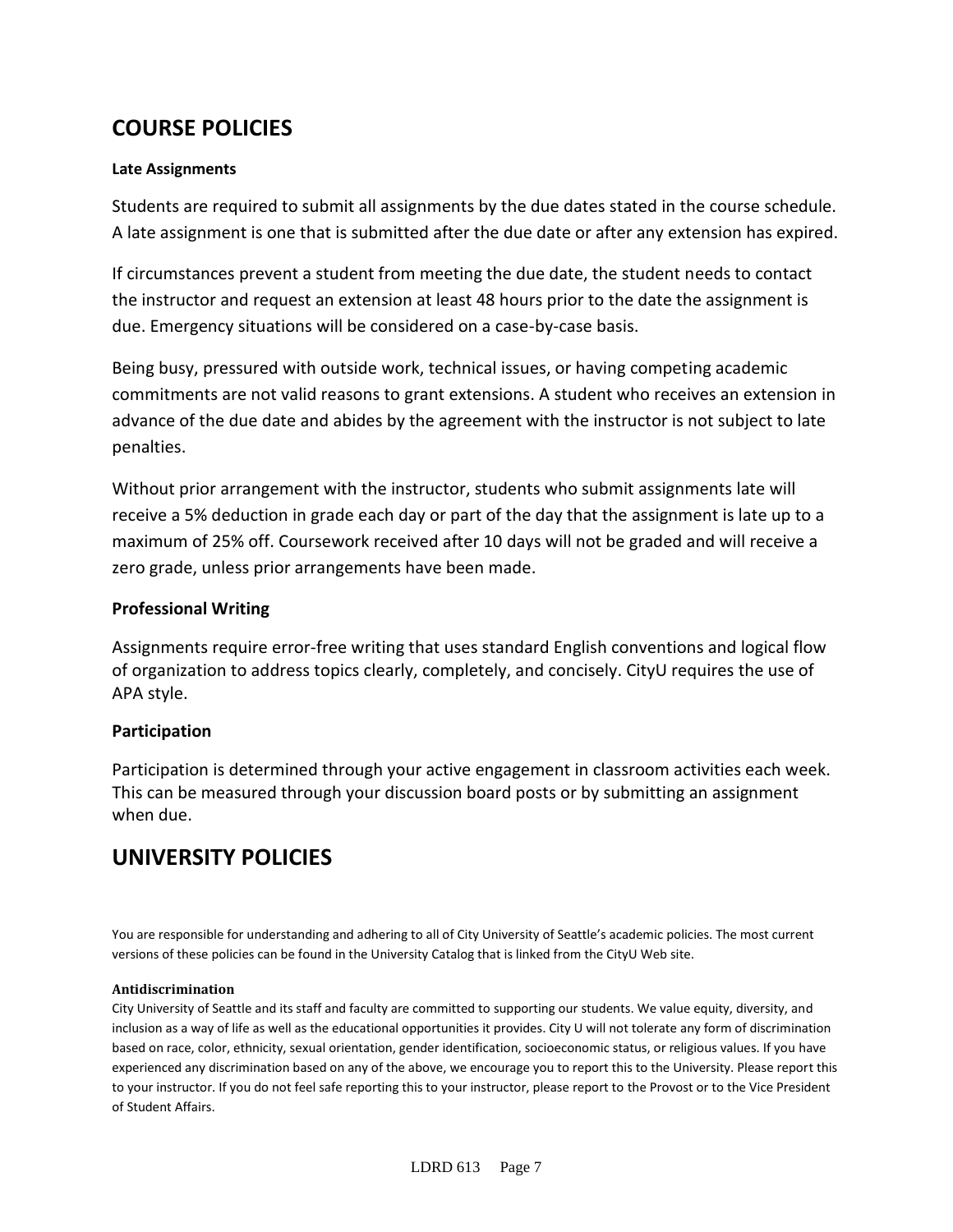#### **Non-Discrimination & Prohibition of Sexual Misconduct**

City University of Seattle adheres to all federal, state, and local civil rights laws prohibiting discrimination in employment and education. The University is committed to ensuring that the education environment is bounded by standards of mutual respect and safety and is free from discriminatory practices.

In the U.S., the University is required by Title IX of the Education Amendments of 1972 to ensure that all of its education programs and activities do not discriminate on the basis of sex/gender. Sex include sex, sex stereotypes, gender identity, gender expression, sexual orientation, and pregnancy or parenting status. Sexual harassment, sexual assault, dating and domestic violence, and stalking are forms of sex discrimination, which are prohibited under Title IX and by City University of Seattle policy. City University of Seattle also prohibits retaliation against any person opposing discrimination or participating in any discrimination investigation or complaint process internal or external to the institution. Questions regarding Title IX, including its application and/or concerns about noncompliance, should be directed to the Title IX Coordinator. For a complete copy of the policy or for more information, visi[t https://my.cityu.edu/titleix](https://my.cityu.edu/titleix) or contact the Title IX Coordinator.

In Canada, in compliance with the British Columbia Human Rights Code, the Alberta Human Rights Act, WorksafeBC, and the Workers' Compensation Board of Alberta, the University believes that its environment should at all times be supportive and respectful of the dignity and self-esteem of individuals. Discrimination, harassment and bullying conduct, whether through person to person behaviour or via electronic communications such as email or social media is not acceptable and will not be tolerated. As an educational institution, it is our responsibility to cultivate an environment of excellence, equity, mutual respect and to recognize the value and potential of every individual. The University will take all necessary steps to meet or exceed the requirements of the law to prevent discrimination, harassment and bullying. The Respectful Workplace Policy for the prevention of discrimination, harassment and bullying policy and procedure can be found at [https://www.cityu.edu/discover](https://www.cityu.edu/discover-cityu/about-cityu/)[cityu/about-cityu/](https://www.cityu.edu/discover-cityu/about-cityu/) under the Policies section or at<https://www.cityuniversity.ca/about/> .

#### **Religious Accommodations**

City University of Seattle has a policy for accommodation of student absences or significant hardship due to reasons of faith or conscience, or for organized religious activities. The University's policy, including more information about how to request an accommodation, is available in the University Catalog and on the my.cityu.edu student portal. Accommodations must be requested by the 20% mark of this course (e.g. day 14 of a ten-week course, day 7 of a 5-week course) using the Religious Accommodations Request Form found on the student dashboard in the my.cityu.edu student portal.

#### **Academic Integrity**

Academic integrity in students requires the pursuit of scholarly activity that is free from fraud, deception and unauthorized collaboration with other individuals. Students are responsible for understanding CityU's policy on academic integrity and adhering to its standards in meeting all course requirements. A complete copy of this policy can be found in th[e University](http://www.cityu.edu/catalog/) [Catalog](http://www.cityu.edu/catalog/) in the section titled *Academic Integrity Policy* under *Student Rights & Responsibilities*.

#### **Attendance**

Students taking courses in any format at the University are expected to be diligent in their studies and to attend class regularly. Regular class attendance is important in achieving learning outcomes in the course and may be a valid consideration in determining the final grade. For classes where a physical presence is required, a student has attended if they are present at any time during the class session. For online classes, a student has attended if they have posted or submitted an assignment. A complete copy of this policy can be found in th[e University Catalog](http://www.cityu.edu/catalog/) in the section titled *Attendance* under *Student Rights & Responsibilities*.

#### **Final Assignments Due Date**

Final assignments for each class at CityU must be due on or before the final date of the course as indicated in the university's course information system. Due dates that extend beyond the final date of the course may negatively impact tuition funding for students.